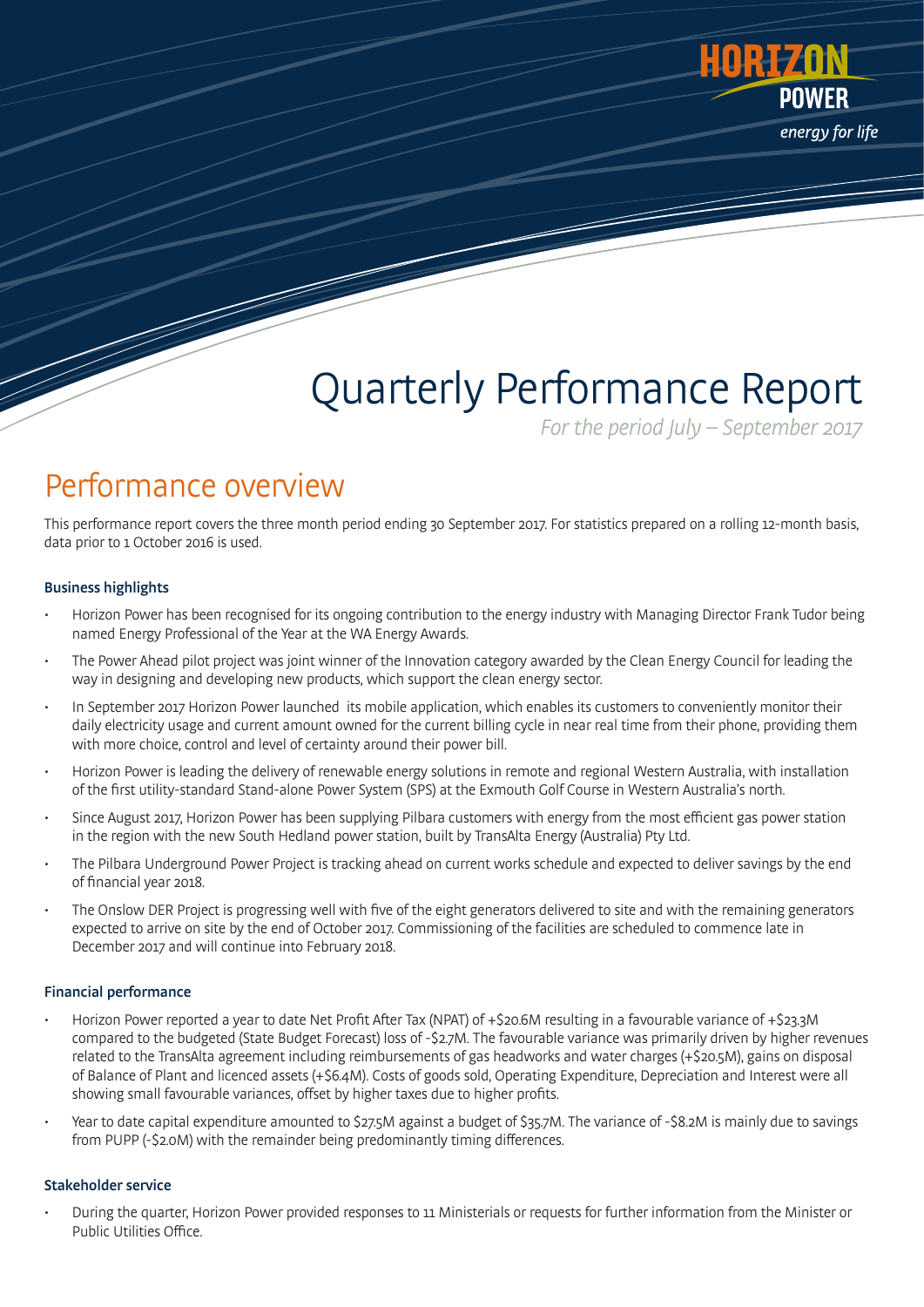

### Safety, health and the environment



Lost Time Injury Severity Rate 12 month rolling average



Lost Time Injuries Frequency Rate 12 month rolling average

Public Safety Incidents Financial year to date







- Lost Time Injury Rates were stable at 1.8 over the quarter. Total Recordable Injury Frequency Rate has increased to 7.4 by September 2017 due to an injury occurring in Esperance.
- The lost time severity rate for the quarter was 5.0 remaining stable from the previous quarter.
- There was 1 public safety incident for the quarter ended on 30 September 2017. The new incident was due to a contractor receiving an electric shock at the Hedland Terminal.
- There was no reportable fuel spill during the quarter.
- The Unassisted Pole Failure rate\* was 1.09 at the end of September 2017 compared to a target of 1.00. \* based on a 3 year rolling average per 10,000 poles

### Customer service and electricity delivery



- 100% of new customer connections were completed on time.
- There were 64 new connections during the quarter.

#### Performing Systems out of 38 systems

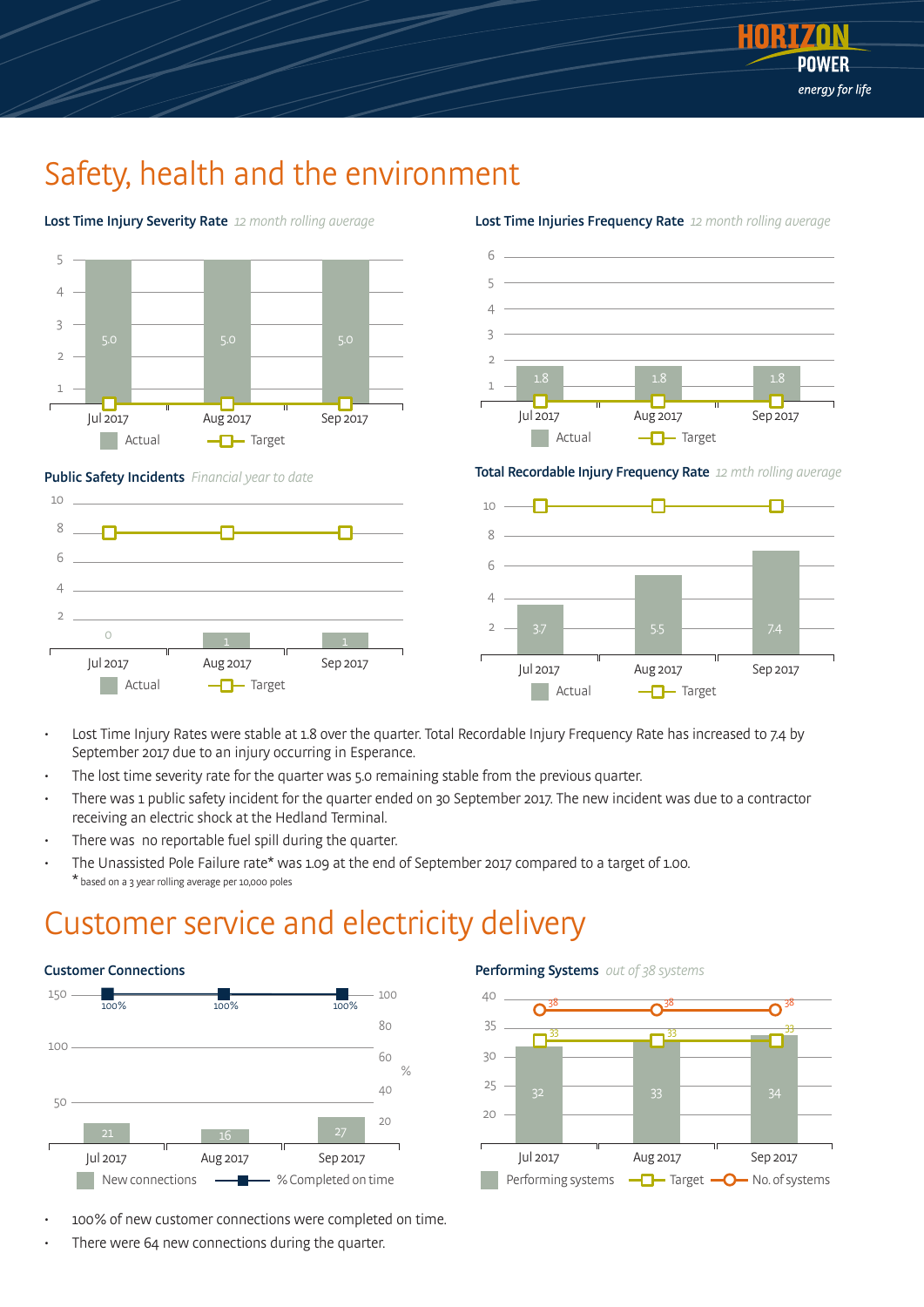

### Financial Performance – Actual v/s SBF

Net Profit After Tax for year to date September 2017 was higher than the State Budget Forecast, with variances broken down as follows:

### Profit and Loss Summary (in \$M)

|                                         | <b>Period Ended September 2017</b> |            |            |  |
|-----------------------------------------|------------------------------------|------------|------------|--|
|                                         | <b>ACTUAL</b>                      | <b>SDP</b> | <b>VAR</b> |  |
|                                         |                                    |            |            |  |
| Income                                  | 143.0                              | 113.2      | 29.8       |  |
| Cost of Goods Sold                      | (50.2)                             | (51.4)     | 1.2        |  |
| Operating Labour, Overheads & Materials | (26.0)                             | (26.9)     | 0.9        |  |
| <b>EBITDA</b>                           | 66.8                               | 34.9       | 31.9       |  |
| Depreciation and Amortisation           | (20.9)                             | (22.1)     | 1.2        |  |
| <b>EBIT</b>                             | 45.9                               | 12.8       | 33.1       |  |
|                                         |                                    |            |            |  |
| Interest                                | (16.5)                             | (17.0)     | 0.5        |  |
| Income Tax                              | (8.8)                              | 1.5        | (10.3)     |  |
| <b>Net Profit After Tax</b>             | 20.6                               | (2.7)      | 23.3       |  |

#### 1. Income

A favourable variance of +\$29.8M in income primarily due to the following:

- (I) Electricity sales recorded a positive variance of +\$0.9M (actual \$61.3 M v budget \$60.5M) mainly due to higher sales in the Pilbara (+\$1.4M) offset by lower sales in Microgrids.
- (II) Miscellaneous revenue recorded a positive variance of +\$32.2M mainly driven by reimbursement by TransAlta of gas headworks charges (+\$12.3M) and water charges (+\$8.2M), gains of +\$6.4M on disposal of Balance of Plant and licenced assets.
- (III) Contribution Service Obligation was lower by -\$1.1M due to lower TAP.
- (IV) Customer contributions was down by -\$2.2M.

### 2. Cost of Goods Sold

A favourable variance of +\$1.2M was mainly driven by lower Generation O&M costs.

#### 3. Operating Labour, Overheads and Materials

Operating expenditure is tracking under budget due to savings across various items of operating expenses.

#### 4. Depreciation

Positive variance in Depreciation is mainly due to timing difference between actual and budgeted capitalisation profile.

### 5. Interest and Income Tax

 The positive variance of +\$0.5M in interest is due to lower debt level than budgeted. The unfavourable variance in tax (-\$10.3M) is the result of higher profit than budgeted.